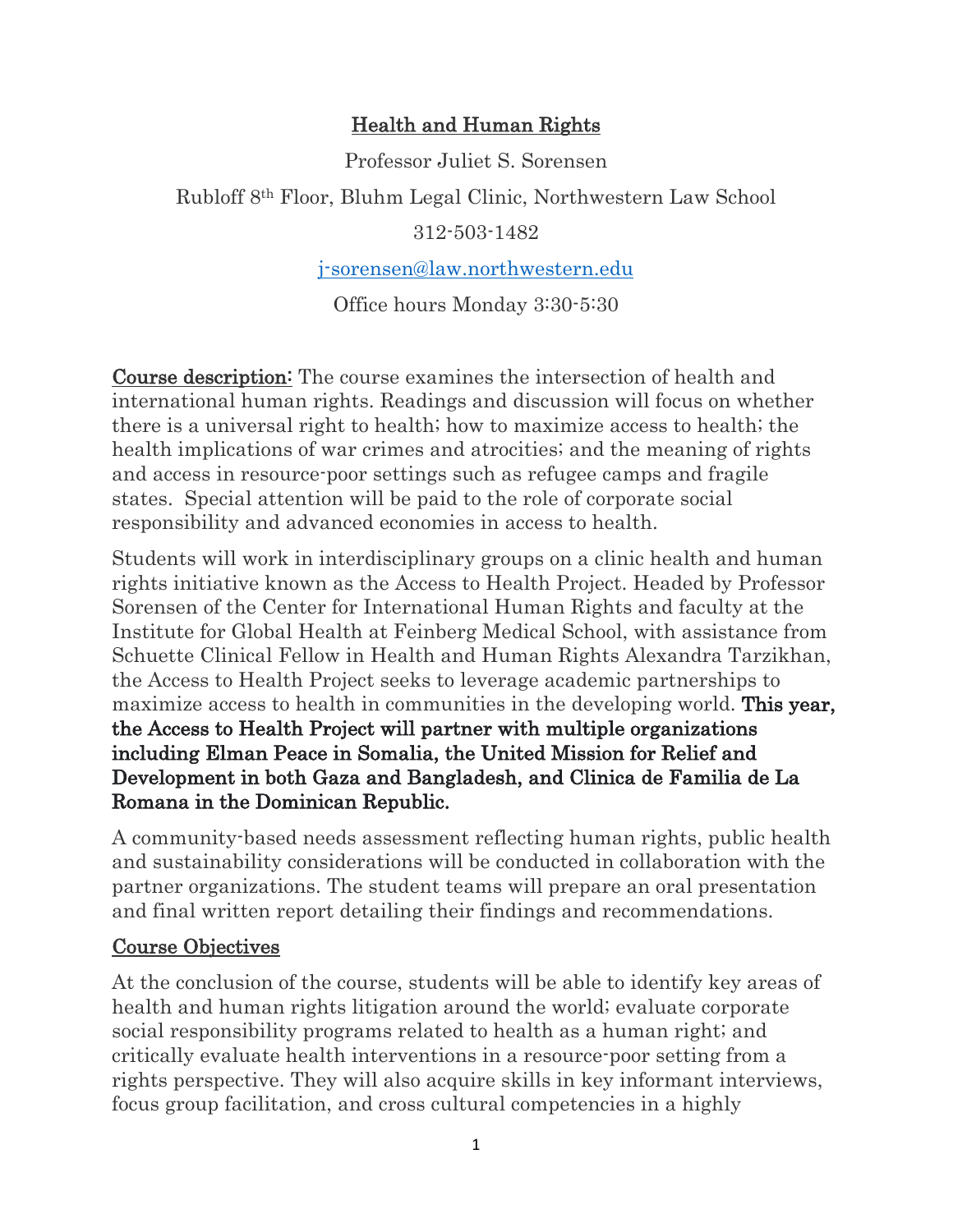challenging environment in which historical and political understanding is essential.

#### Grading basis: Class participation 20%; oral presentation 20%; final papers (including peer evaluation\*) 60%.

\*Peer Evaluations: Group research project peer evaluations consider each team members' quality of contribution, dependability, and demonstrated initiative. This information figures into individual grades.

Assignments are located on the class Canvas page.

NOTE: This class will start on Monday, January 10, 2022 to accommodate the start of the law school spring semester and the public health winter quarter. A required make-up class for Martin Luther King Day will meet on January 21 from 6-9 pm. The last class will meet on Monday, March 7.

## Class 1: Is There a Right to Health?

### Assignment:

- Minister of Health v. Treatment Action Campaign (skim or skip pp. 19  $25, 43 - 73$ ;
- Meier, "Right to Health Litigation and HIV/AIDS Policy";
- Flores v. Southern Peru Copper Corporation;
- Elman Peace 2019 Annual Report
- UMR 2020 Annual Report
- Clinica de Familia 2020 Annual Report

## Class Plan:

Hours 1 and 2: The Right to Health

Hour 3: Introduction to Group Projects, Community Partners

## Class 2: Who is Entitled to Health? Note: this class will meet on Jan 21 from 6-9 pm.

## Assignment:

- Tami Tamashiro, "Impact of Conflict on Children's Health and Disability";
- In the Matter of Yated,
- European Roma Rights Centre v. Bulgaria;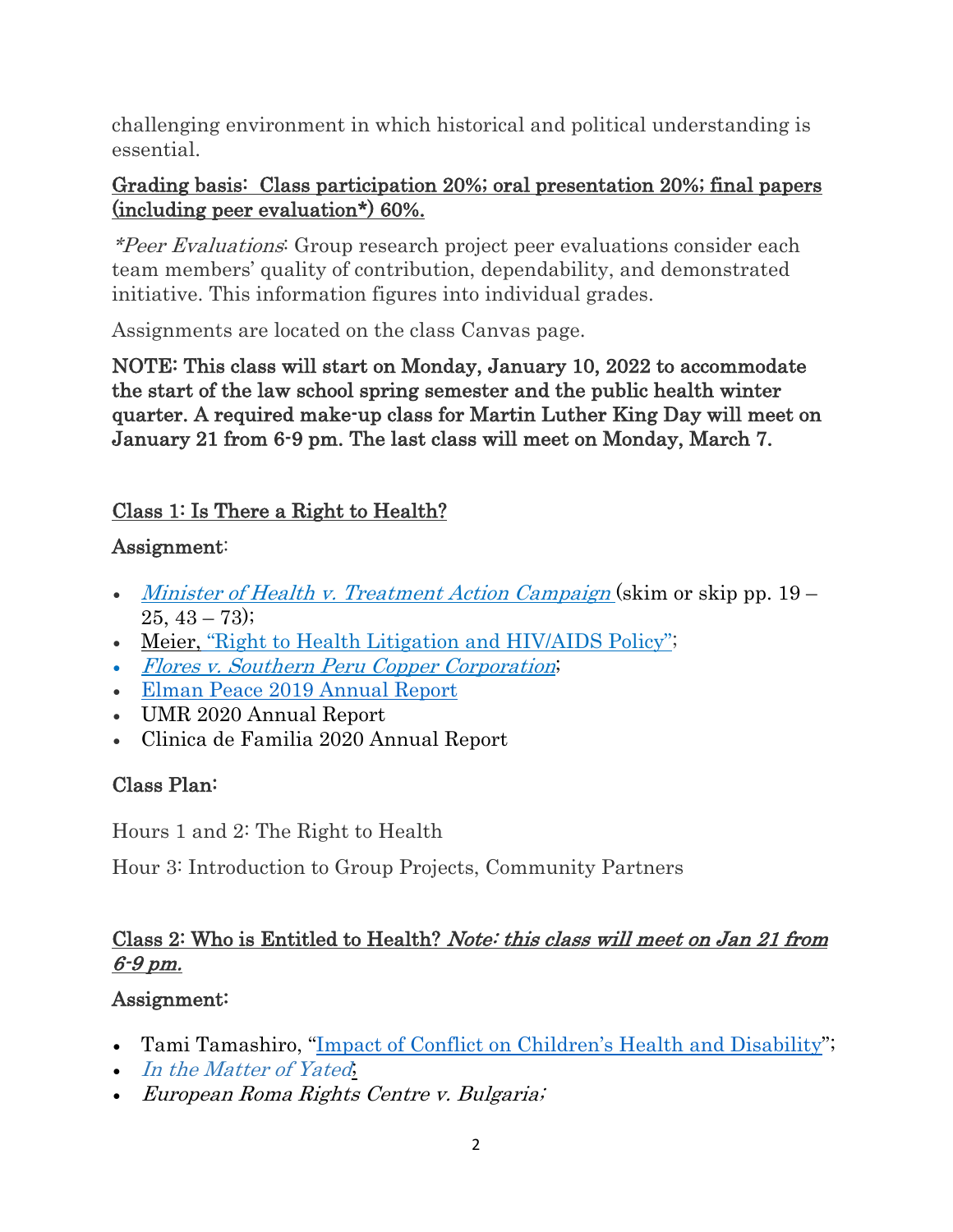- Watch: Jenna Leahy on virtual teamwork best practices
- WHO, "The Right to Health is a Fundamental Human Rights for All, including Refugees"
- Group 1: George Dvaladze, "Gaza: Health Situation in the Gaza Strip";
- Group 2: Stephanie Leventhal, "A Gap Between Ideals and Reality: The Right to Health and the Inaccessibility of Healthcare for Haitian Migrant Workers in the Dominican Republic", 27 Emory Int'l L. Rev. 1249 (2013).
- Group 3 and 4: watch Ilwad Elman's Sept. 2021 address to the UN Security Council; remarks begin around 10:48.
- Group 5: Protecting Autonomy of Rohingya Women in Sexual and Reproductive Health Interventions, Voices in Bioethics Vol. 7 (2021).

## Class Plan:

Hour 1: Vulnerable Groups and the Entitlement to Health

Hour 2: Technical training: Bangladesh, Dominican Republic, Gaza, and Somalia

Hour 3: Group Project Work

## Groups must be finalized by 5 p.m.

### Class 3: The Right to Health and the Social Contract; Effecting Change in Health, Human Rights, and Development

#### Assignment:

- Jacobson v. Massachusetts;
- Does *v. Maine*
- Chowdhury, "The Mantra of Delivery";
- Stern, "The Simulation Change Model"
- Group 2: OECD, Latin American Economic Outlook 2018: The Dominican Republic
- Group 4: "Right to Health and Social Justice in Bangladesh"

## Class Plan:

Hours 1: The Right to Health and Individual Liberty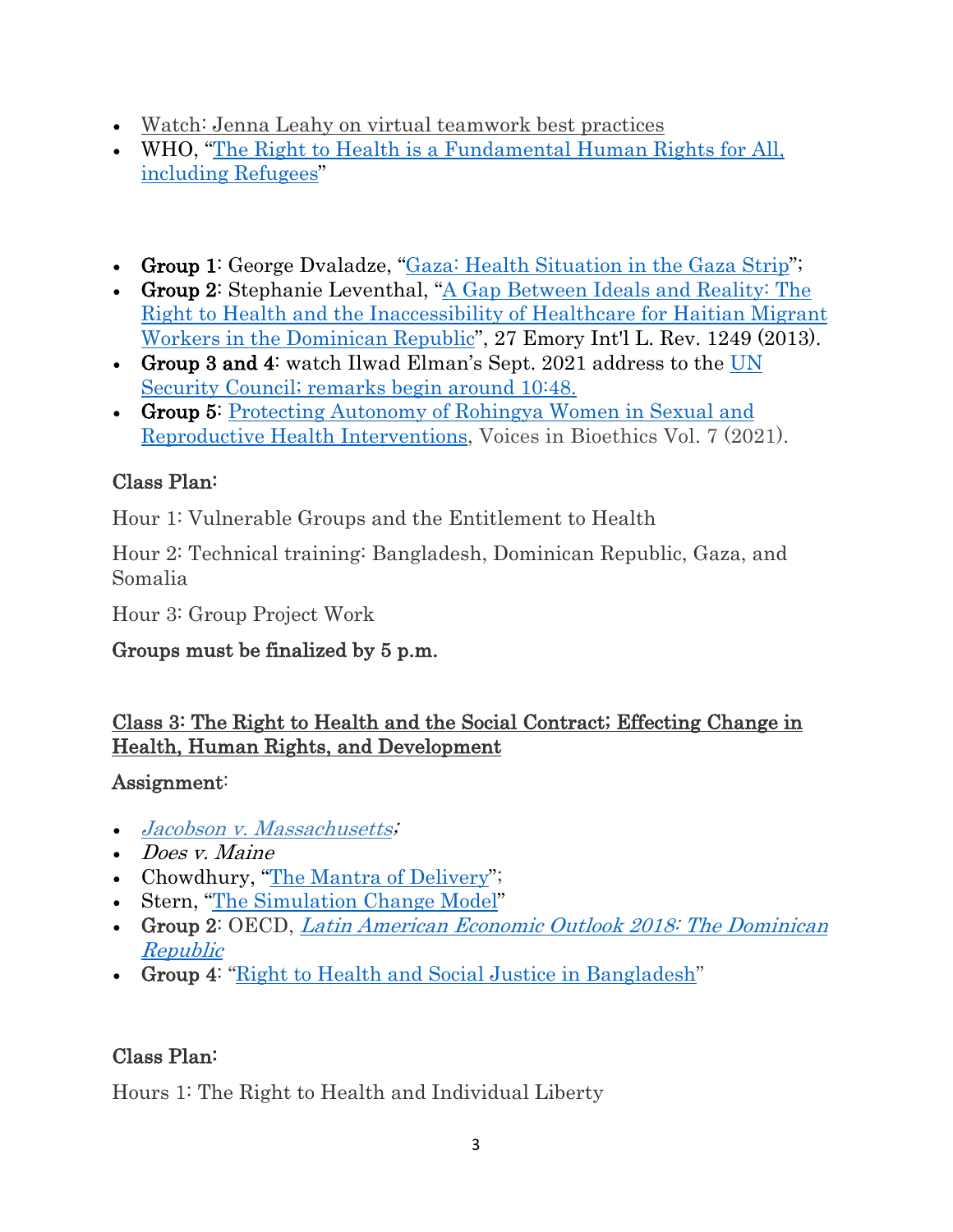Hour 2: Partnership, Opportunity, Need, and Idealism without Illusions: The PONI Model and Organizational Change

Hour 3: Group Project Work

### Class 4: Health and Human Rights at Home: The Era of COVID-19

#### Assignment:

- Institute of Medicine, "U.S. Health in International Perspective: Shorter Lives, Poorer Health" (Read Report Brief only);
- The New York Times, "Is it better to Die in America or in England?"
- Lippert v. Jeffreys: Health Care Monitor Fourth Report, pp. 1-17 (overview and executive summary only)

## Class Plan:

Hour 1: Access to Health/Access to Justice

Hour 2: Guest Speaker Dr. Shannon Galvin

Hour 3: Group Project Work

### Class 5: Activism and Strategic Litigation in Furtherance of the Right to Health; Refugees and the Stateless

#### Assignment:

- Rasanathan, "Realizing Human Rights-Based Approaches for Action on the Social Determinants of Health";
- Soobramonev v. Minister of Health;
- Samity v. State of West Bengal;
- *Nell Toussaint v. Canada* (2018)

## Class Plan:

Hours 1 and 2: The Role of the Legal System in Access to Health Hour 3: Group Project Work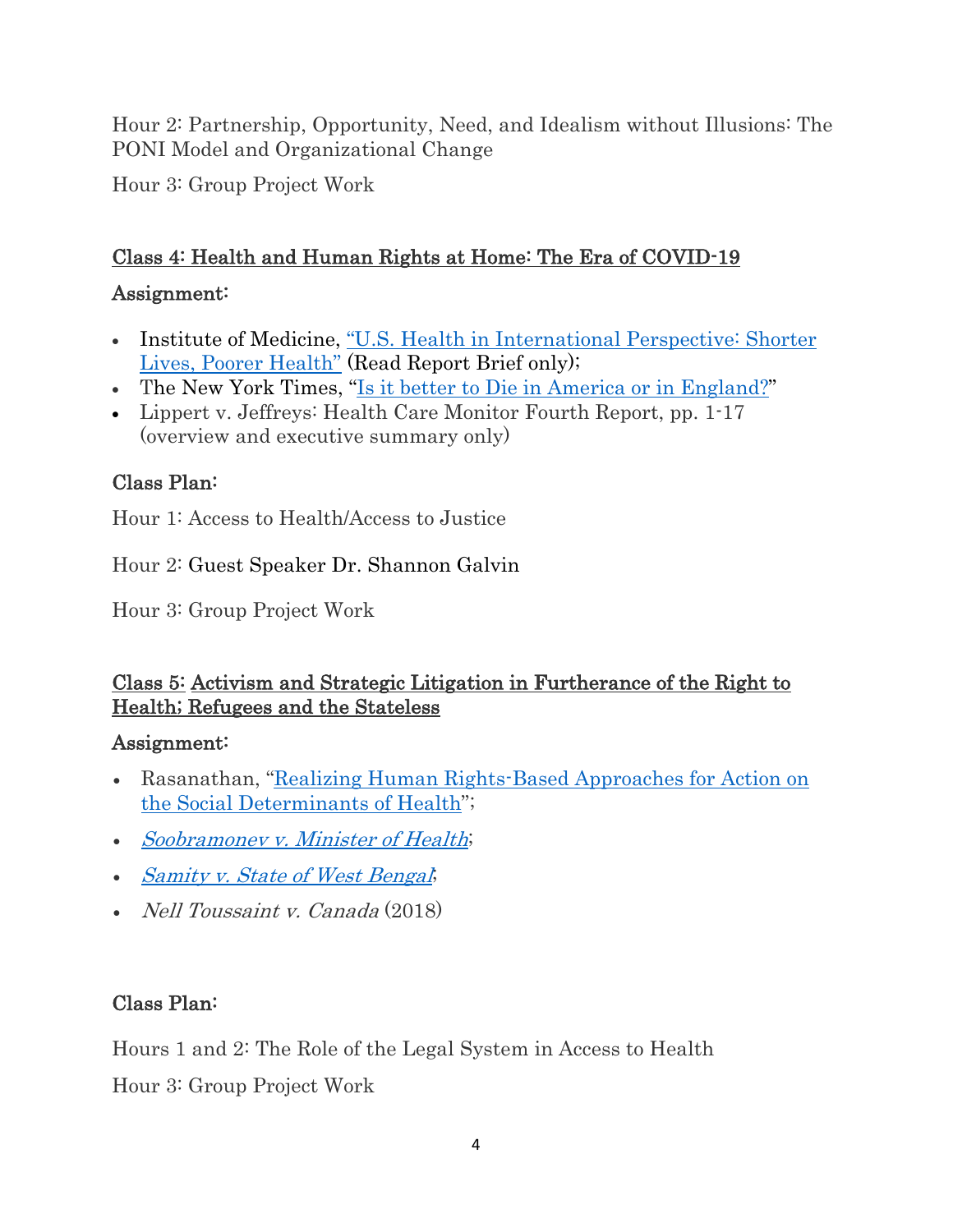### Deliverable: Literature Review and Bibliography

Each project team will submit a comprehensive literature review examining secondary information relevant to its topic. A literature review is a prose synthesis of past research into areas related to the topic, complete with citations. It includes a discussion of the contributions made by prior studies and a clear description of what is still unresolved. It should also discuss how the team's research will fit into the knowledge progression outlined in the review. This background research is pertinent for understanding prior research on the topic as well as properly preparing students for in-country work. Acceptable literature reviews can vary dramatically in size and scope. Top-notch literature reviews have generally examined 25-30 sources and been 8-15 double-spaced pages in length.

### Class 6: Health, Human Rights, and Climate Change

### Assignment:

- Climate change and gender-based health disparities
- Report on the Impact of Climate Change and Migration (Read the Introduction and Section II pp.  $4 - 11$ )
- *Teitiota v. New Zealand*, UN Human Rights Committee Case (2020)
- COP26: 5 Takeaways for Climate Migration and Displacement
- Group 3 and 4**:** Eklow and Krampe, "Climate-Related and Security Risks in Somalia"
- Group 5: Henley-Shepard,"Disasters and Displacement in Bangladesh: Re-conceptualizing Strategies of Risk Reduction and Resilience"

# Class Plan:

Hours 1 & 2: Health, Human Rights, and Climate Change

Hour 3: Group Project Work

## Class 7: Resources and Responsibilities

#### Assignment:

• Report of the General Assembly, "The Human Rights Responsibilities of Pharmaceutical Companies in Relation to Access to Medicines";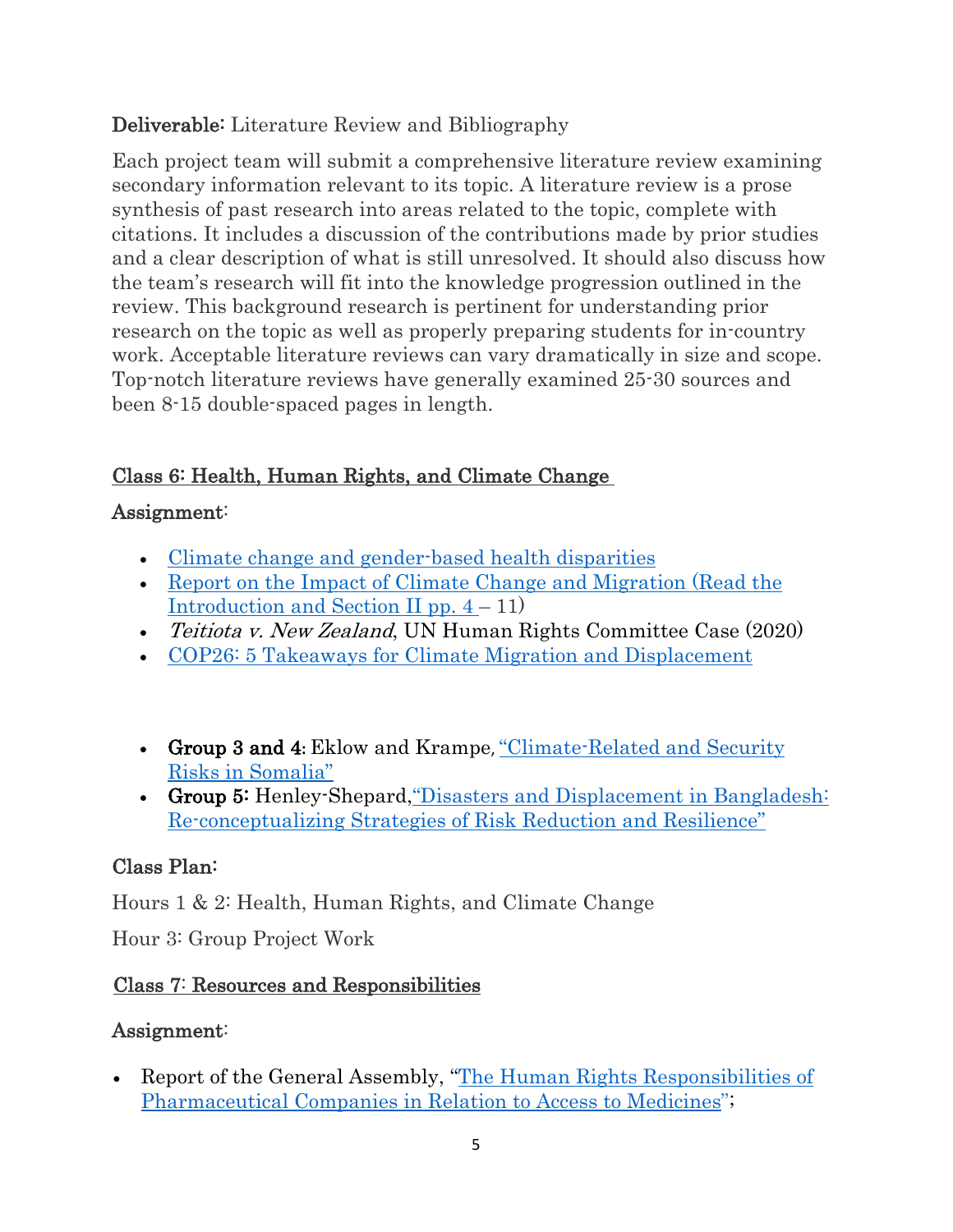- Stanford Business School Case Study: "Intellectual Property in a Time of Pandemic: The COVID-19 Vaccines"
- "Big Pharma Says It Offers Cheap Vaccines For Refugees, But It's Not Completely True"
- Craig Garthwaite, "If we want cures to diseases like COVID-19, we should stop vilifying drug companies"
- Group 1: Doctors Without Borders, "In Gaza, Lingering Trauma is Worsening a Mental Health Crisis", (2021)
- Group 2: Inter-American Commission on Human Rights, "Report on the Situation of Human Rights in the Dominican Republic", (2015) (pp. 78 – 84, 126 – 129)
- Group 3 and 4: UN Office for the Coordination of Humanitarian Affairs, "Humanitarian Needs Overview: Somalia", (2021) (pp. 5 – 13)
- Group 5: Riley, Akther, Noor, et al., "Systematic human rights violations, traumatic events, daily stressors and mental health of Rohingya refugees in Bangladesh", Conflict and Health 14, 60, (2020)

## Class Plan:

Hours 1 and 2: Corporate Social Responsibility and the Right to Health

Hour 3: Group Project Work

### Class 8: Global Health and Atrocities; Gender-Based Discrimination and the Right to Health

Note: This class includes readings and discussion around topics related to gender-based violence. I encourage you to care for your safety and well-being.

## Assignment:

- Physicians for Human Rights, <u>"Rape as a Weapon of War: Accountability</u> for Sexual Violence in Conflict";
- Prosecutor v. Furundzija;
- The New York Times, "Report Finds Gradual Fall in Female Genital Cutting in Africa";
- Sorensen and Tarzikhan, The Conversation, "El Salvador's abortion ban jails women for miscarriages and stillbirths – now one woman's family seeks international justice"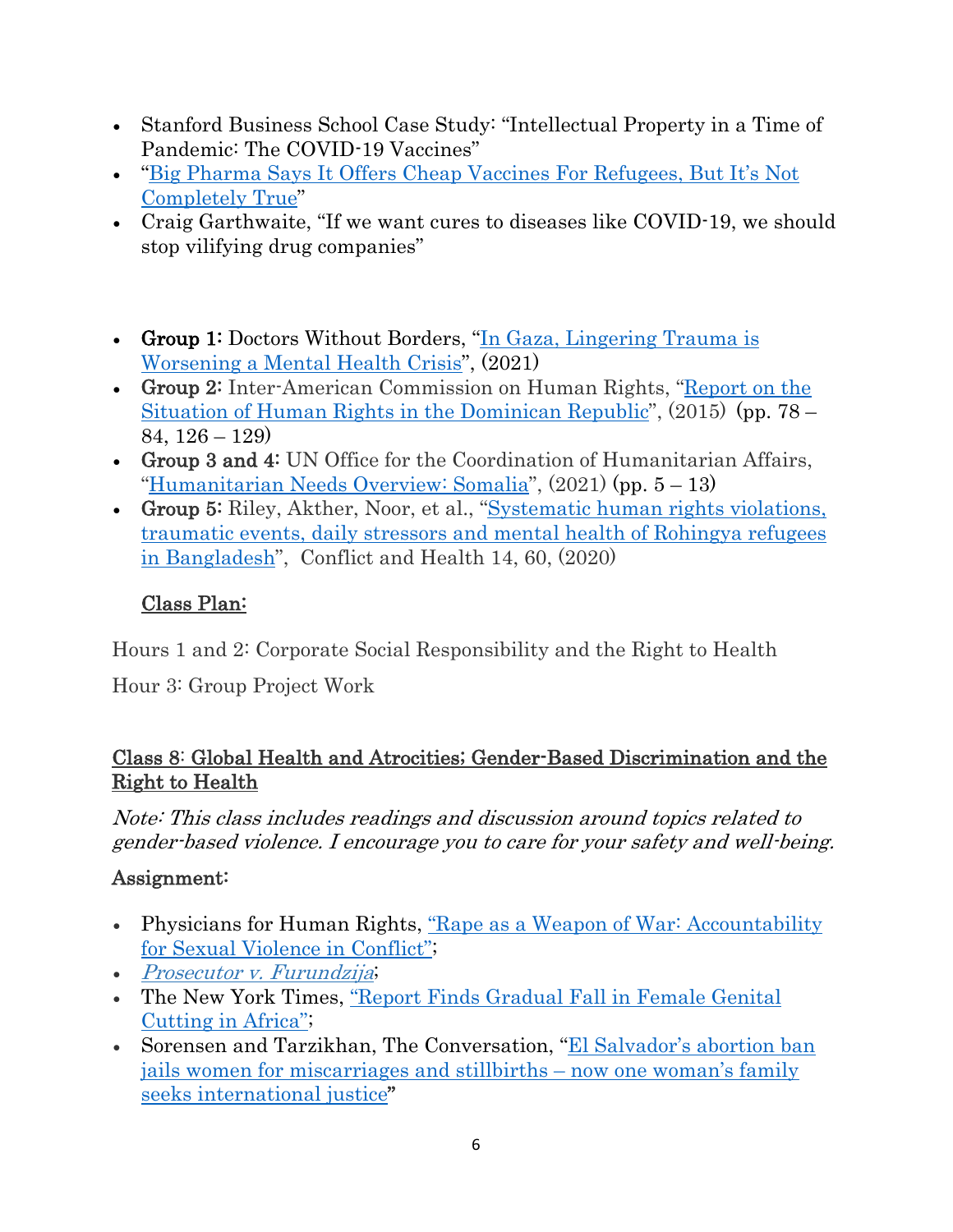- Group 1: Elizabeth Mahase, "Gaza: Israeli airstrikes kill doctors and damage healthcare facilities", BMJ, (2021)
- Group 2: Gizelle Lugo, "The Dominican Republic's epidemic of domestic violence", The Guardian, Nov 2012.
- Group 3 and 4: Ewelina U. Ochab "Somalia: Sexual Violence on the Rise", Forbes, Oct. 2021
- Group 5: Verena Hölzl, "Male rape survivors go uncounted in Rohingya camps", The New Humanitarian, Sept. 2019

### Class Plan:

Hour 1 and 2: Sexual and Gender Based Violence– Rape, Domestic Violence, and Intersectionality

Hour 3: Group Project Work

## Class 9: When is the Law a Sufficient Intervention to Address Public Health?

#### Assignment:

- The New York Times, "Next to Tribe With Alcohol Ban, a Hub of Beer";
- The Omaha World Herald, "Protesters on Horseback Halt Vote on Alcohol Sales on Pine Ridge Reservation"
- Injustice Watch, The History and Harm Behind Illinois's Criminal HIV Transmission Law (injusticewatch.org)

#### Class Plan:

Hour 1: Knowing exposure of a partner, a fetus, the public

Hour 2: The criminalization of reproductive health; guest speaker Adam Rhodes

Hour 3: Group Project Work

#### Class 10: Oral Presentations